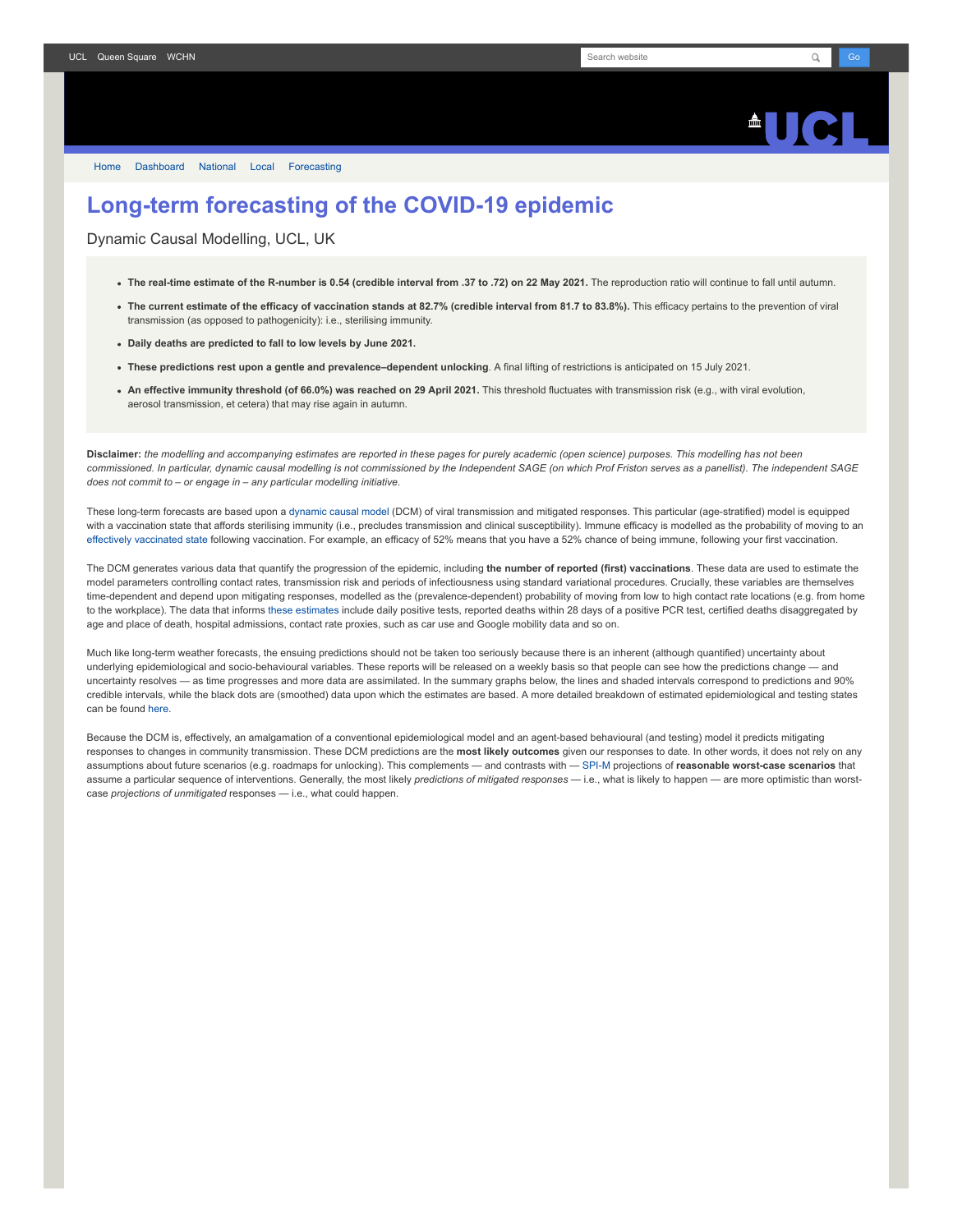

**Prevalence and reproduction ratio:** this panel provides a forecast of (i) the **prevalence of infection** and (ii) the reproduction ratio or **R-number** (blue and orange lines, respectively) with their accompanying confidence intervals (shaded areas). These forecasts are based upon parameters estimated from the data up until the reporting date (the vertical line). The data include [GOV.UK estimates](https://www.gov.uk/guidance/the-r-number-in-the-uk#latest-r-and-growth-rate) of the R-number, which are shown for comparison with the DCM estimates.

The DCM estimate of the R-number is based upon a [generative model](https://en.wikipedia.org/wiki/Generative_model) (i.e., a real-time estimate using data assimilation), while the [consensus estimates from the SPI-M](https://www.gov.uk/guidance/the-r-number-in-the-uk#contents) are based upon retrospective (e.g., Bayesian regression) analysis of recent data and are therefore treated as a lagged estimator. The black dots correspond to the GOV.UK (SPI-M consensus) estimates moved backwards in time by 16 days from their date of reporting.

**Attack rate and immunity:** this panel shows long-term forecasts of **attack rate, population or herd immunity** and the percentage of people who have been vaccinated. In addition, an estimate of the **effective immunity threshold** is provided (yellow line). The vertical line illustrates the time at which population immunity reaches the effective immunity threshold. Based upon the changes in testing, death rate and other data, one can estimate the efficacy of vaccination. The attack rate corresponds to the number of people who have been infected since the onset of the outbreak (blue line). This can be supplemented with a small proportion of the population that is estimated to have preexisting immunity (e.g., mucosal immunity or cross immunoreactivity with other SARS viruses), shown in red. The combination can be read as the herd or population immunity.

The effective immunity threshold is based upon the effective reproduction ratio under pre-pandemic contact rates. The reproduction ratio corresponds to the product of the contact rate, transmission risk and mean infectious period. Note that the effective immunity threshold fluctuates. This reflects the fact that transmission risk changes with time. In this model, transmission risk is modelled as a seasonal fluctuation multiplied by smooth function of time ([parameterised with a discrete cosine set](https://www.medrxiv.org/content/10.1101/2021.01.10.21249520v1)). A fluctuating transmission risk accommodates changes in transmissibility (e.g., due to viral evolution) that is contextualised by seasonal variations in transmission (e.g., due to changes in temperature, humidity, socialising outdoors and the propensity for aerosol transmission).

**Daily deaths:** this panel shows fatality rates as assessed by patients who died within 28 days of positive PCR test and people who died from certified COVID-19. The former represents an underestimate of COVID-related mortality, where the degree of underestimation depends upon testing rates. The discrepancy is adequately modelled by evaluating the probability of succumbing to COVID-19 and having had a positive PCR test within 28 days.

**Mobility and lockdown:** a long-term forecast of locking and unlocking, based upon car use as quantified by the Department of Transport and - in this graph - Google mobility data. These measures of mobility are expressed in terms of the percentage of pre-pandemic levels. The expected mobility has been thresholded at three levels to illustrate different levels of lockdown. The dates on the lower (graded pink) bar annotate a transition from a more restrictive level of mobility to a less restrictive level. Forecasts of mobility are based upon underlying contact rates that depend upon the prevalence of infection—and are then modulated with a smooth function of time (parameterised with Fourier coefficients). The vertical dotted lines depict dates from Roadmap 3 of an early scenario modelling by Imperial College. Predictions of unlocking are in remarkable agreement with these tentative dates.

This dynamic causal model includes age-stratification into three groups (below the age of 25, between 25 and 65 and over 65 years of age). The contact rates within and between the three groups (for high and low contact rate locations) are estimated from the data, under mildly informative lognormal shrinkage priors. Please see the following [technical report](https://arxiv.org/abs/2011.12400) for further technical details.

**Changes since last report:**

None.